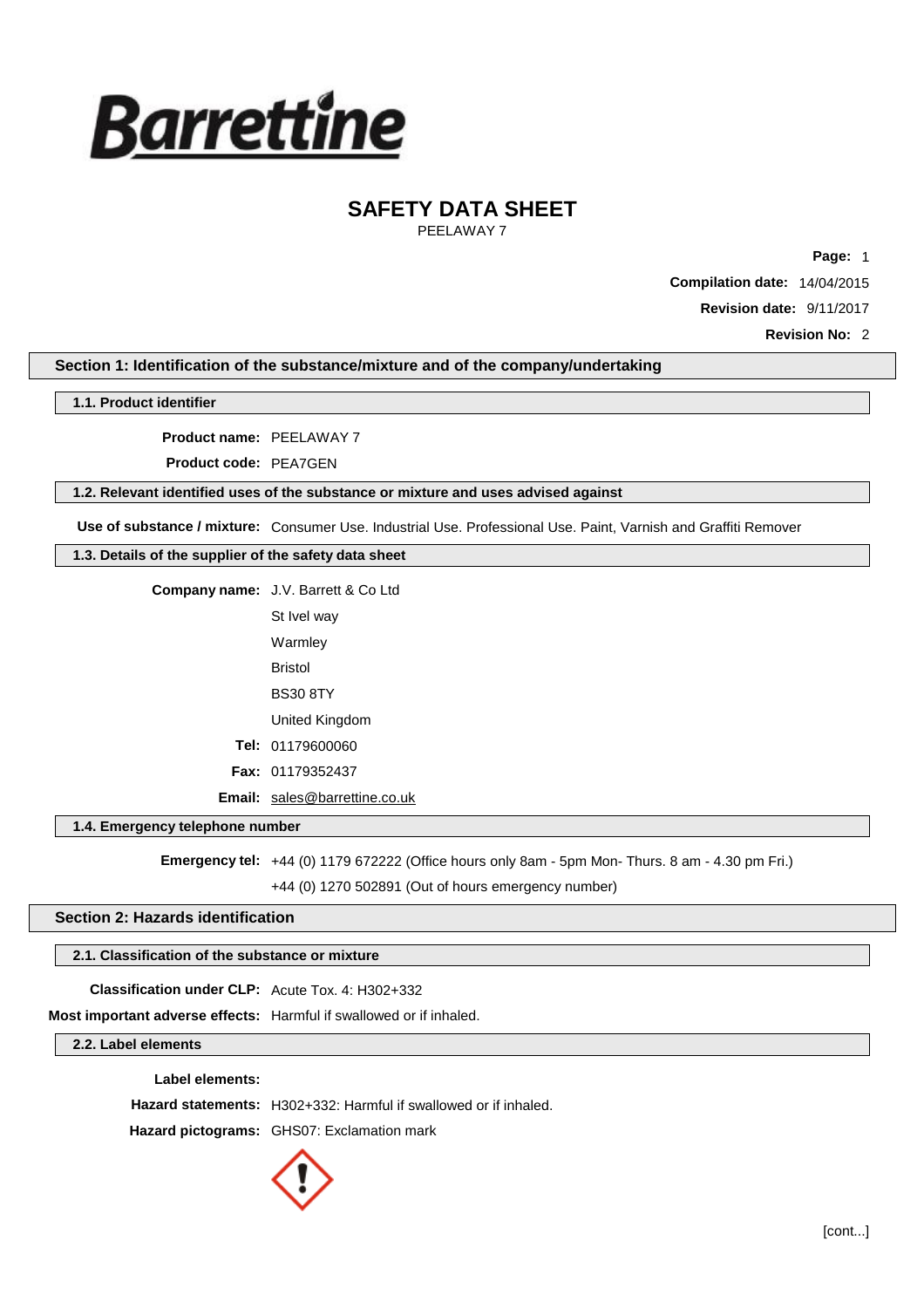PEELAWAY 7

| <b>Signal words: Warning</b> |                                                                                           |
|------------------------------|-------------------------------------------------------------------------------------------|
|                              | Precautionary statements: * P102: Keep out of reach of children.                          |
|                              | P260: Do not breathe fumes, vapours.                                                      |
|                              | P264: Wash hands thoroughly after handling.                                               |
|                              | P270: Do not eat, drink or smoke when using this product.                                 |
|                              | P271: Use only outdoors or in a well-ventilated area.                                     |
|                              | P301+310: IF SWALLOWED: Immediately call a POISON CENTER/doctor if you feel unwell.       |
|                              | P501: Dispose of contents/container to local/regional/national/international regulations. |

## **2.3. Other hazards**

**PBT:** This product is not identified as a PBT/vPvB substance.

## **Section 3: Composition/information on ingredients**

### **3.2. Mixtures**

### **Hazardous ingredients:**

BENZYL ALCOHOL - REACH registered number(s): 01-2119492630-38-XXXX

| EINECS    | CAS            | PBT/WEL | <b>CLP Classification</b>              | Percent     |
|-----------|----------------|---------|----------------------------------------|-------------|
| 202-859-9 | $100 - 51 - 6$ |         | Acute Tox. 4: H332; Acute Tox. 4: H302 | $30 - 50\%$ |

**Contains:** BENZYL ALCOHOL

## **Section 4: First aid measures**

|                                                                  | 4.1. Description of first aid measures                                                                           |  |  |
|------------------------------------------------------------------|------------------------------------------------------------------------------------------------------------------|--|--|
|                                                                  | <b>Skin contact:</b> Wash immediately with plenty of soap and water. Remove all contaminated clothes and         |  |  |
|                                                                  | footwear immediately unless stuck to skin. Consult a doctor.                                                     |  |  |
|                                                                  | <b>Eye contact:</b> Bathe the eye with running water for 15 minutes. Consult a doctor.                           |  |  |
|                                                                  | <b>Ingestion:</b> Wash out mouth with water. Do not induce vomiting. If conscious, give half a litre of water to |  |  |
|                                                                  | drink immediately. Transfer to hospital as soon as possible.                                                     |  |  |
|                                                                  | Inhalation: Remove casualty from exposure ensuring one's own safety whilst doing so. Consult a doctor.           |  |  |
| 4.2. Most important symptoms and effects, both acute and delayed |                                                                                                                  |  |  |
|                                                                  | <b>Skin contact:</b> There may be mild irritation at the site of contact.                                        |  |  |
|                                                                  | <b>Eye contact:</b> There may be irritation and redness.                                                         |  |  |
|                                                                  | <b>Ingestion:</b> There may be soreness and redness of the mouth and throat. There may be difficulty             |  |  |
|                                                                  | swallowing. Nausea and stomach pain may occur. There may be vomiting.                                            |  |  |
|                                                                  | <b>Inhalation:</b> Absorption through the lungs can occur causing symptoms similar to those of ingestion.        |  |  |
|                                                                  | Delayed / immediate effects: Immediate effects can be expected after short-term exposure.                        |  |  |
|                                                                  | 4.3. Indication of any immediate medical attention and special treatment needed                                  |  |  |

**Immediate / special treatment:** Treat Symptomatically

## **Section 5: Fire-fighting measures**

**Page:** 2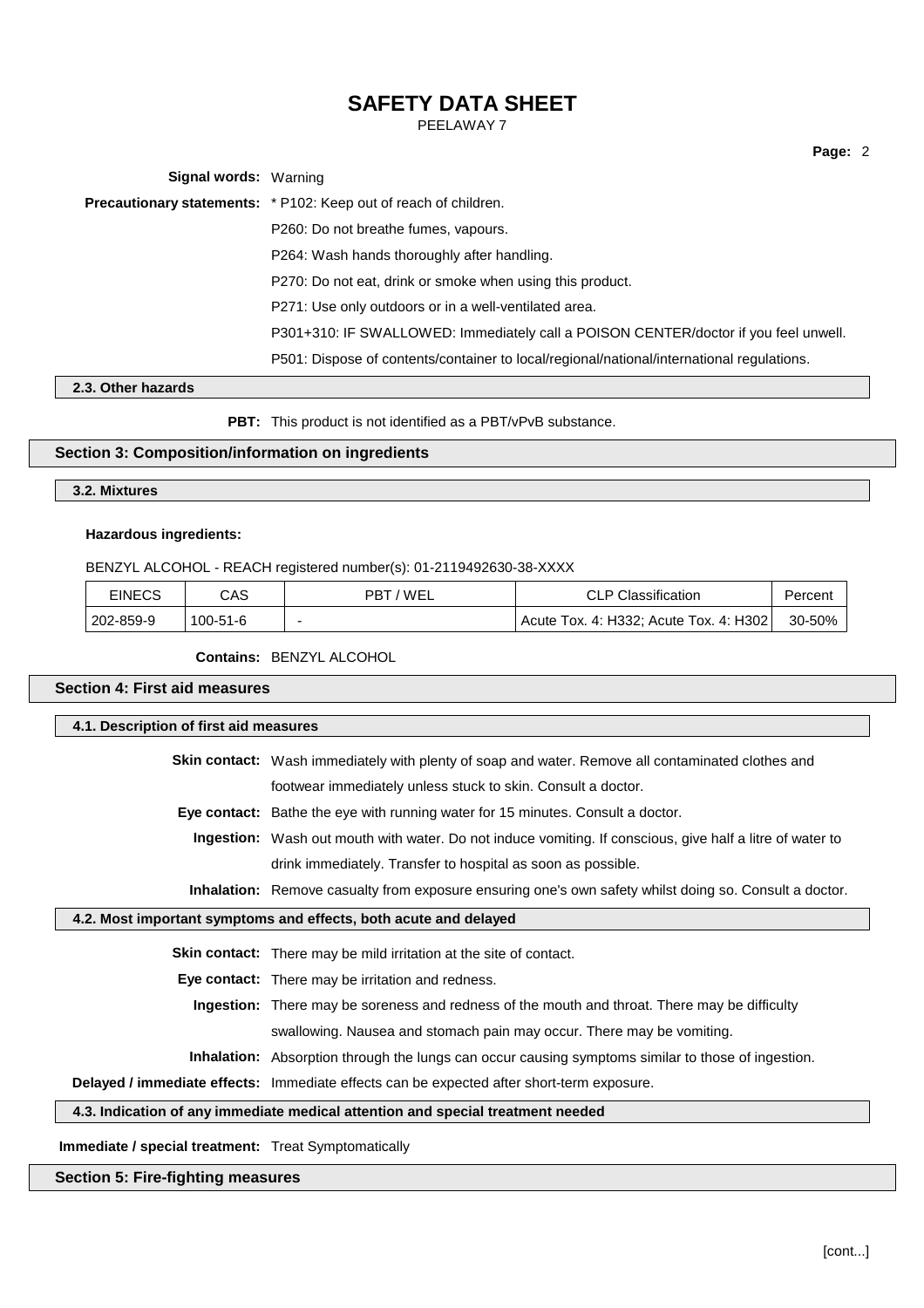PEELAWAY 7

### **5.1. Extinguishing media**

**Extinguishing media:** Use water spray to cool containers. Foam. Dry chemical powder. Carbon dioxide. Water

spray. Sand. Do not use water jet

## **5.2. Special hazards arising from the substance or mixture**

**Exposure hazards:** In combustion emits toxic fumes.

### **5.3. Advice for fire-fighters**

**Advice for fire-fighters:** Wear self-contained breathing apparatus. Wear protective clothing to prevent contact with skin and eyes.

### **Section 6: Accidental release measures**

### **6.1. Personal precautions, protective equipment and emergency procedures**

**Personal precautions:** Refer to section 8 of SDS for personal protection details. Do not create dust. Mark out the contaminated area with signs and prevent access to unauthorised personnel. If outside do not approach from downwind.

## **6.2. Environmental precautions**

**Environmental precautions:** Do not discharge into drains or rivers.

### **6.3. Methods and material for containment and cleaning up**

**Clean-up procedures:** Transfer to a closable, labelled salvage container for disposal by an appropriate method.

## **6.4. Reference to other sections**

**Reference to other sections:** Refer to section 8 of SDS.

### **Section 7: Handling and storage**

### **7.1. Precautions for safe handling**

**Handling requirements:** Ensure there is sufficient ventilation of the area. Avoid the formation or spread of dust in the

air. Avoid direct contact with the substance.

### **7.2. Conditions for safe storage, including any incompatibilities**

**Storage conditions:** Store in a cool, well ventilated area. Keep container tightly closed.

**Suitable packaging:** Must only be kept in original packaging.

**7.3. Specific end use(s)**

**Specific end use(s):** No data available.

### **Section 8: Exposure controls/personal protection**

**8.1. Control parameters**

**Workplace exposure limits:** No data available.

### **DNEL/PNEC Values**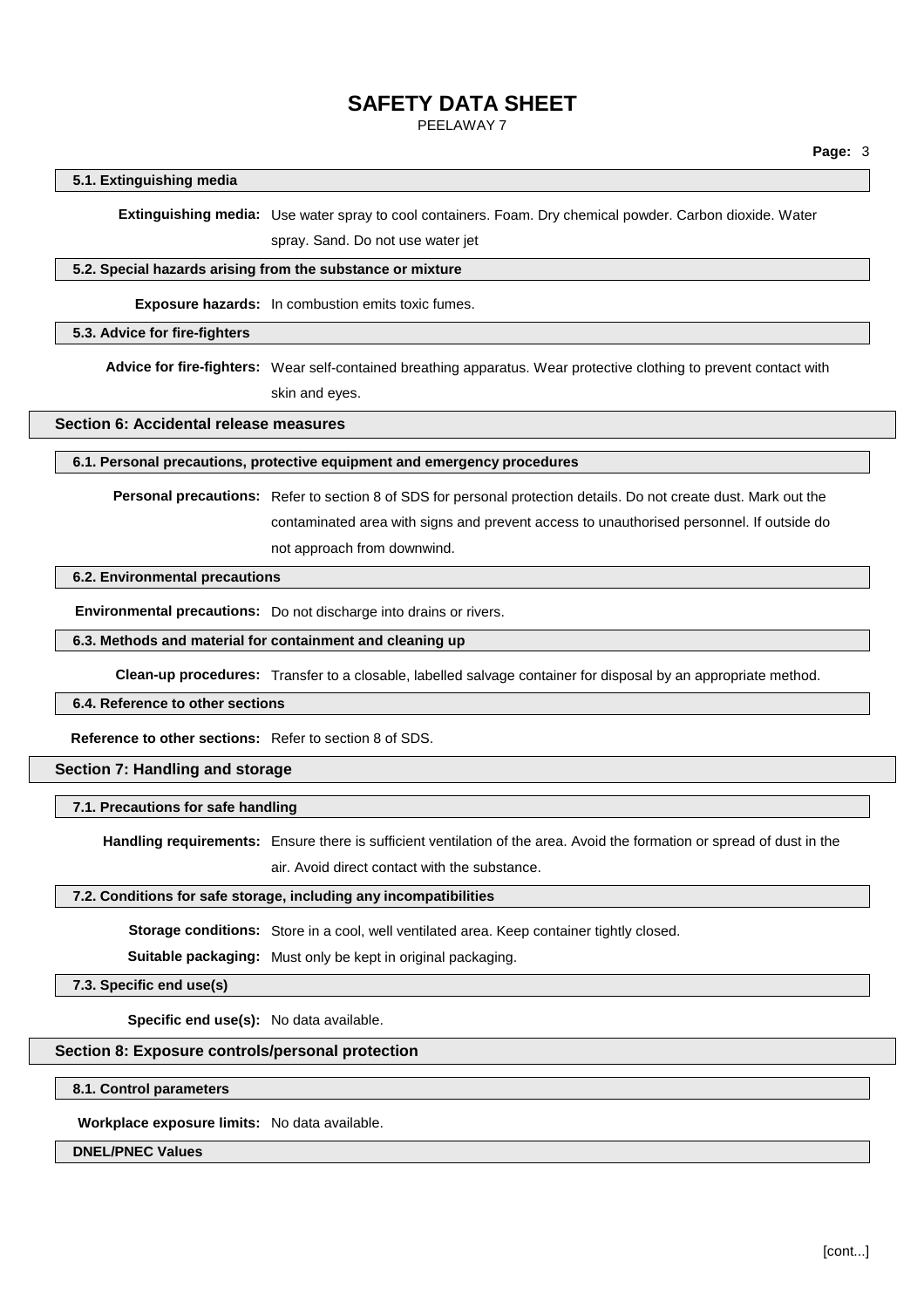## **SAFETY DATA SHEET** PEELAWAY 7

## **Hazardous ingredients:**

### **BENZYL ALCOHOL**

| <b>Type</b> | Exposure                           | Value           | Population                | Effect   |
|-------------|------------------------------------|-----------------|---------------------------|----------|
| <b>DNEL</b> | Inhalation (repeated dose)         | 22 mg/m3        | Workers                   | Systemic |
| <b>DNEL</b> | Inhalation                         | 110 mg/m3       | Workers                   | Systemic |
| <b>DNEL</b> | Inhalation (repeated dose)         | 5.4 mg/m3       | <b>General Population</b> | Systemic |
| <b>DNEL</b> | Inhalation                         | 27 mg/m3        | Consumers                 | Systemic |
| <b>DNEL</b> | Dermal (repeated dose)             | 8 mg/kg bw/day  | Workers                   | Systemic |
| <b>DNEL</b> | Dermal (repeated dose)             | 4 mg/kg bw/day  | <b>General Population</b> | Systemic |
| <b>DNEL</b> | Dermal                             | 40 mg/kg bw/day | Workers                   | Systemic |
| <b>DNEL</b> | Dermal                             | 20 mg/kg bw/day | <b>General Population</b> | Systemic |
| <b>DNEL</b> | Oral (repeated dose)               | 4 mg/kg bw/day  | <b>General Population</b> | Systemic |
| <b>DNEL</b> | Oral                               | 20 mg/kg bw/day | <b>General Population</b> | Systemic |
| <b>PNEC</b> | Fresh water                        | 1 mg/l          |                           |          |
| <b>PNEC</b> | Fresh water sediments              | 5.27 mg/kg      |                           |          |
| <b>PNEC</b> | Marine water                       | 100 µg/l        |                           |          |
| <b>PNEC</b> | Marine sediments                   | 527 µg/kg       |                           |          |
| <b>PNEC</b> | Microorganisms in sewage treatment | 39 mg/l         |                           |          |
| <b>PNEC</b> | Soil (agricultural)                | 456 µg/kg       |                           | ۰        |

### **8.2. Exposure controls**

**Engineering measures:** Ensure there is sufficient ventilation of the area.

**Respiratory protection:** If ventilation is insufficient suitable respiratory protection must be provided.

**Hand protection:** Protective gloves.

**Eye protection:** Safety glasses. Safety goggles.

**Skin protection:** Protective clothing.

## **Section 9: Physical and chemical properties**

## **9.1. Information on basic physical and chemical properties**

|                                                      | <b>State:</b> * Solid                     |                                                   |                               |        |
|------------------------------------------------------|-------------------------------------------|---------------------------------------------------|-------------------------------|--------|
|                                                      | <b>Colour: Off-white</b>                  |                                                   |                               |        |
|                                                      | <b>Odour:</b> Characteristic odour        |                                                   |                               |        |
| <b>Evaporation rate:</b> No data available.          |                                           |                                                   |                               |        |
|                                                      | <b>Oxidising:</b> No data available.      |                                                   |                               |        |
| Solubility in water: Soluble                         |                                           |                                                   |                               |        |
|                                                      | Viscosity: No data available.             |                                                   |                               |        |
| <b>Boiling point/range °C:</b> No data available.    |                                           | <b>Melting point/range °C:</b> No data available. |                               |        |
| <b>Flammability limits %: lower:</b> Not applicable. |                                           |                                                   | <b>upper:</b> Not applicable. |        |
|                                                      | <b>Flash point °C:</b> No data available. | Part.coeff. n-octanol/water: No data available.   |                               |        |
| Autoflammability°C: > 400                            |                                           | Vapour pressure: No data available.               |                               |        |
| Relative density: No data available.                 |                                           |                                                   | pH: No data available.        |        |
|                                                      | <b>VOC g/l:</b> No data available.        |                                                   |                               | [cont] |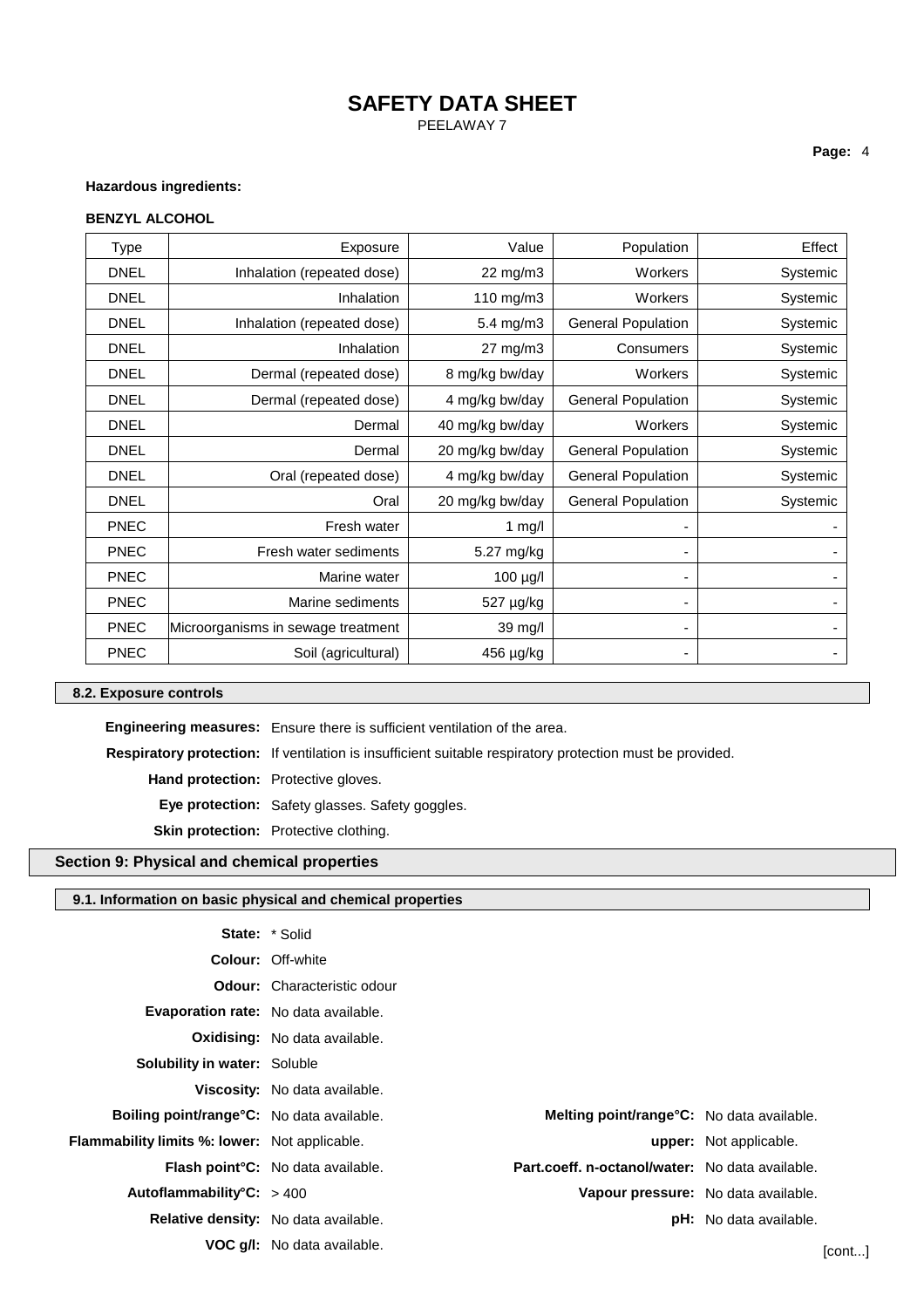PEELAWAY 7

**Page:** 5

### **9.2. Other information**

**Other information:** No data available.

## **Section 10: Stability and reactivity**

### **10.1. Reactivity**

**Reactivity:** Stable under recommended transport or storage conditions.

### **10.2. Chemical stability**

**Chemical stability:** Stable under normal conditions.

### **10.3. Possibility of hazardous reactions**

**Hazardous reactions:** Hazardous reactions will not occur under normal transport or storage conditions.

Decomposition may occur on exposure to conditions or materials listed below.

### **10.4. Conditions to avoid**

**Conditions to avoid:** Direct sunlight. Extremely high or low temperatures.

### **10.5. Incompatible materials**

**Materials to avoid:** Strong acids. Strong bases.

### **10.6. Hazardous decomposition products**

Haz. decomp. products: In combustion emits toxic fumes of carbon dioxide / carbon monoxide.

### **Section 11: Toxicological information**

### **11.1. Information on toxicological effects**

### **Hazardous ingredients:**

### **BENZYL ALCOHOL**

| ORAL           | <b>RAT</b> | LD50           | 1620  | mg/kg |
|----------------|------------|----------------|-------|-------|
| <b>VAPOURS</b> | <b>RAT</b> | <b>4H LC50</b> | 4.178 | mq/l  |

#### **Relevant hazards for product:**

|                             | रoute   | Basis                      |
|-----------------------------|---------|----------------------------|
| Acute toxicity (ac. tox. 4) | INH ING | : calculated<br>Hazardous: |

## **Symptoms / routes of exposure**

| <b>Skin contact:</b> There may be mild irritation at the site of contact.                                 |
|-----------------------------------------------------------------------------------------------------------|
| <b>Eye contact:</b> There may be irritation and redness.                                                  |
| Ingestion: There may be soreness and redness of the mouth and throat. There may be difficulty             |
| swallowing. Nausea and stomach pain may occur. There may be vomiting.                                     |
| <b>Inhalation:</b> Absorption through the lungs can occur causing symptoms similar to those of ingestion. |
| Delayed / immediate effects: Immediate effects can be expected after short-term exposure.                 |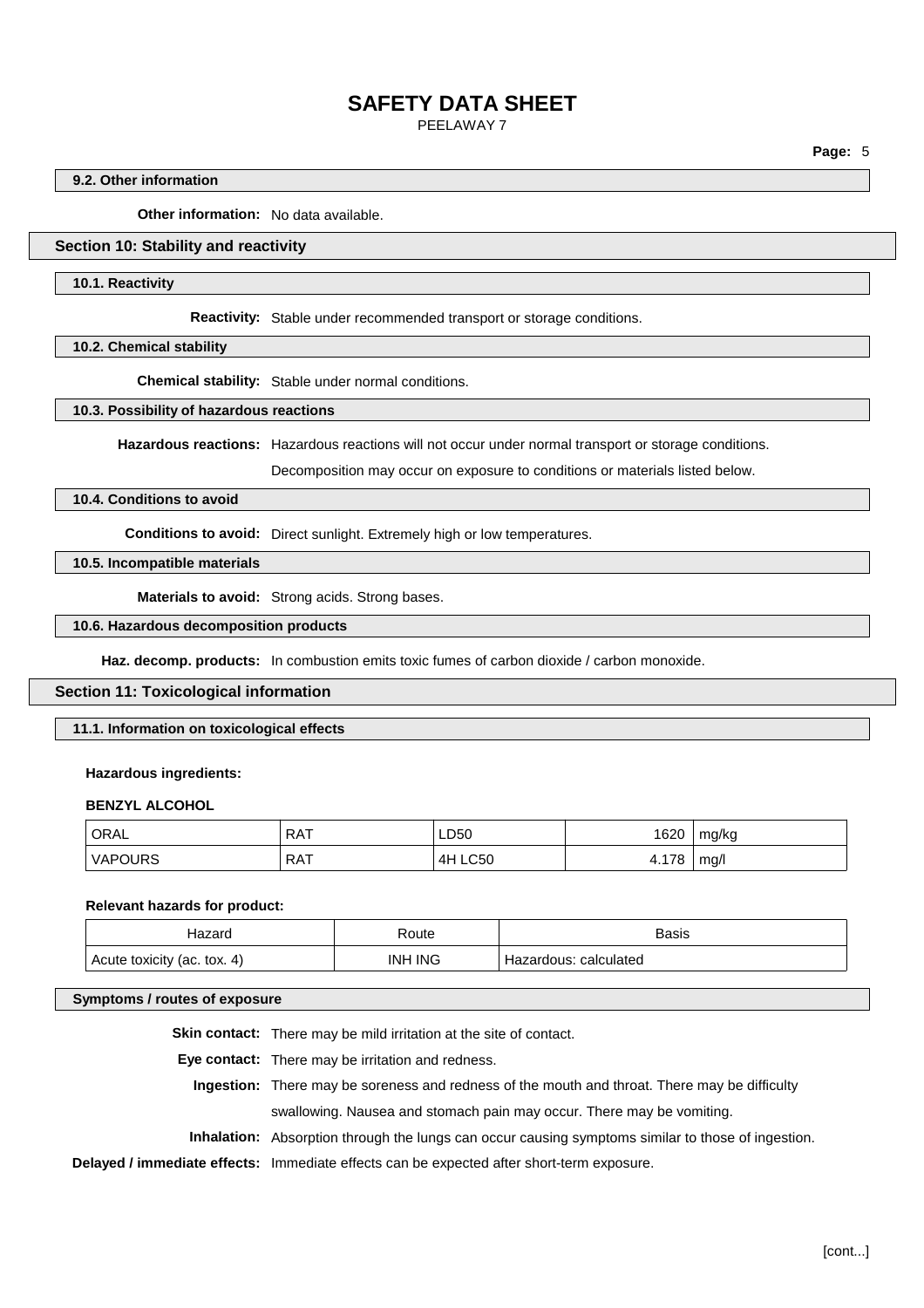PEELAWAY 7

**Page:** 6

#### **Section 12: Ecological information**

**12.1. Toxicity**

#### **Hazardous ingredients:**

### **BENZYL ALCOHOL**

| ALGAE         | 72H IC50 | 770 | mg/l |
|---------------|----------|-----|------|
| Daphnia magna | 48H EC50 | 230 | mq/l |
| <b>FISH</b>   | 96H LC50 | 460 | mg/l |

### **12.2. Persistence and degradability**

### **Persistence and degradability:** Biodegradable.

**12.3. Bioaccumulative potential**

**Bioaccumulative potential:** No bioaccumulation potential.

**12.4. Mobility in soil**

**Mobility:** 0.04 N/m (20oC)

### **12.5. Results of PBT and vPvB assessment**

**PBT identification:** This product is not identified as a PBT/vPvB substance.

**12.6. Other adverse effects**

**Other adverse effects:** Avoid release to the environment.

### **Section 13: Disposal considerations**

### **13.1. Waste treatment methods**

**Disposal operations:** Transfer to a suitable container and arrange for collection by specialised disposal company.

**Waste code number:** 20 01 29

**NB:** The user's attention is drawn to the possible existence of regional or national regulations regarding disposal.

## **Section 14: Transport information**

**Transport class:** This product does not require a classification for transport.

## **Section 15: Regulatory information**

**15.1. Safety, health and environmental regulations/legislation specific for the substance or mixture**

**Specific regulations:** Not applicable.

**15.2. Chemical Safety Assessment**

**Chemical safety assessment:** A chemical safety assessment has not been carried out for the substance or the mixture by the supplier.

### **Section 16: Other information**